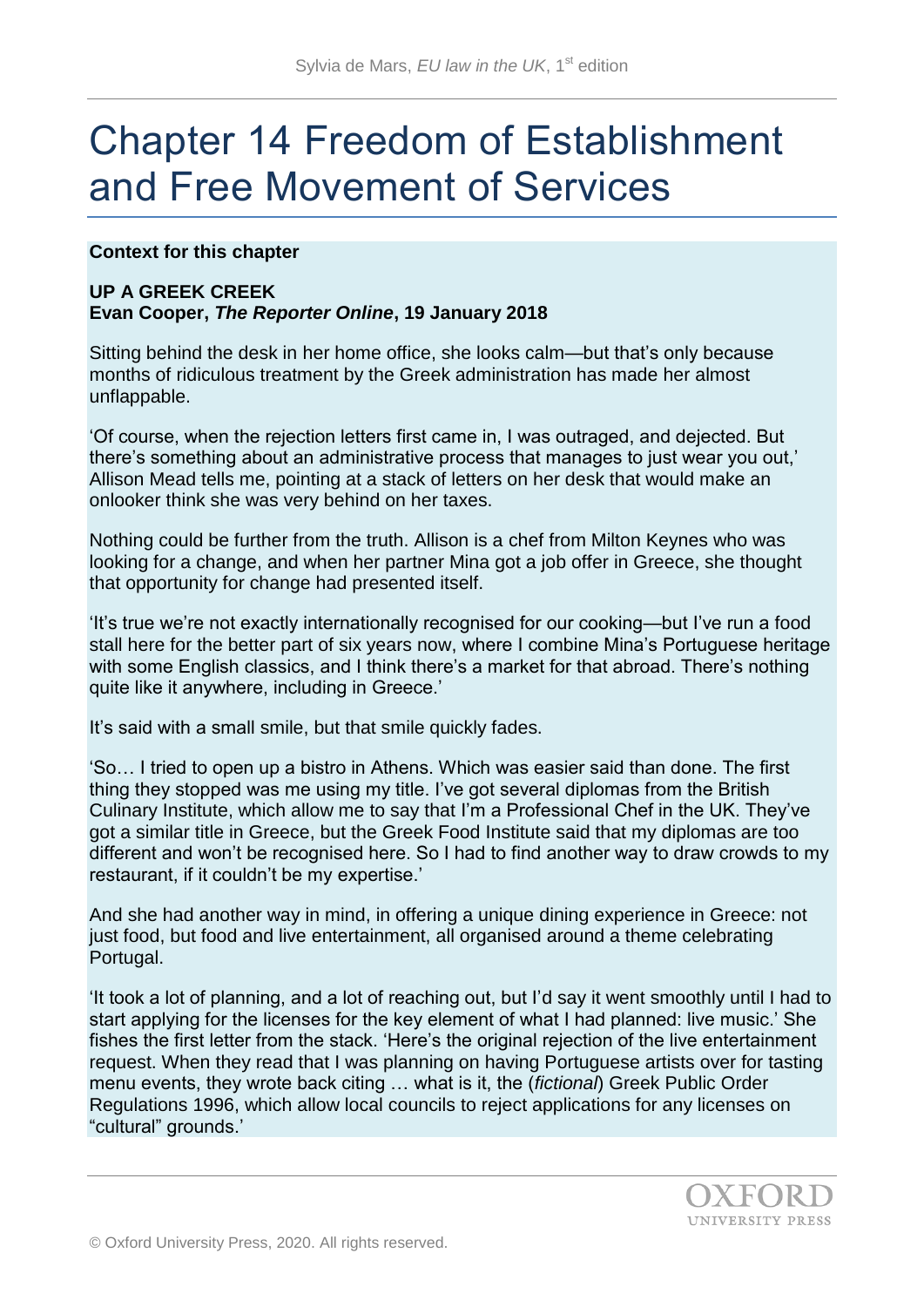#### … what does *that* mean?

'Basically, the council told me that unless I played music that really showed off Greek culture, I was not getting this license. When I objected, they told me in person that, they were also refusing my license application because I was asking for too many live entertainment events, and so my venue and its planned activities were going to cause public disorder, which was also banned under the Public Order Regulations.'

Public disorder? What kind of music events was she planning on having?

'Tasting menus accompanied by thematic *Fado*,' Allison says, rolling her eyes. The traditional Portuguese music style, on acoustic guitar, may be *passionate* but is hardly known for instigating mosh pits and violence. 'Yeah. In Greece, *Fado* apparently is a threat to public safety.'

But that wasn't the end of Allison's dream. Failing to get permission for *live* music, she investigated installing a large screen in the bistro that would allow her to stream concerts from Portugal instead. She *then* found out that *streaming* was also illegal without a license, under the Greek Audio-Visual Services Regulations 2013.

'Yep, and I didn't apply for a license beforehand, because I didn't know. So they took away the screen and the projector, and disconnected my internet for a month as well. When I then did apply for the license, they said that they would respond to my application within 12 months, as they need to thoroughly investigate the source of the stream and what kind of content may be played in Greece if it is permitted. Until then, I am not allowed to stream anything.'

She looks out the window, out on the city where she's chosen to make a life for herself, but that seems to want to stop her at every turn.

'It just isn't going to be the same, you know, without the music. The atmosphere is missing, and the whole affair with closures and equipment being seized has made the locals kind of wary of the restaurant, so … I'm really struggling to get it off the ground, at this point.' She takes a deep breath and shrugs. 'Surely the whole point of the EU is that we *can* just move abroad and start a business and do things like this? But apparently that's not how it actually works.'

The Athens City Council and the Greek Food Institute were not available for comment.

## **Discussing the scenario**

Use the material in this chapter in order to explain to Allison whether she had any rights under EU law that have been violated by the Athens City Council and the Greek Food Institute. Treat each of the decisions taken as setting out a specific scenario, and explain how EU law applies to that scenario.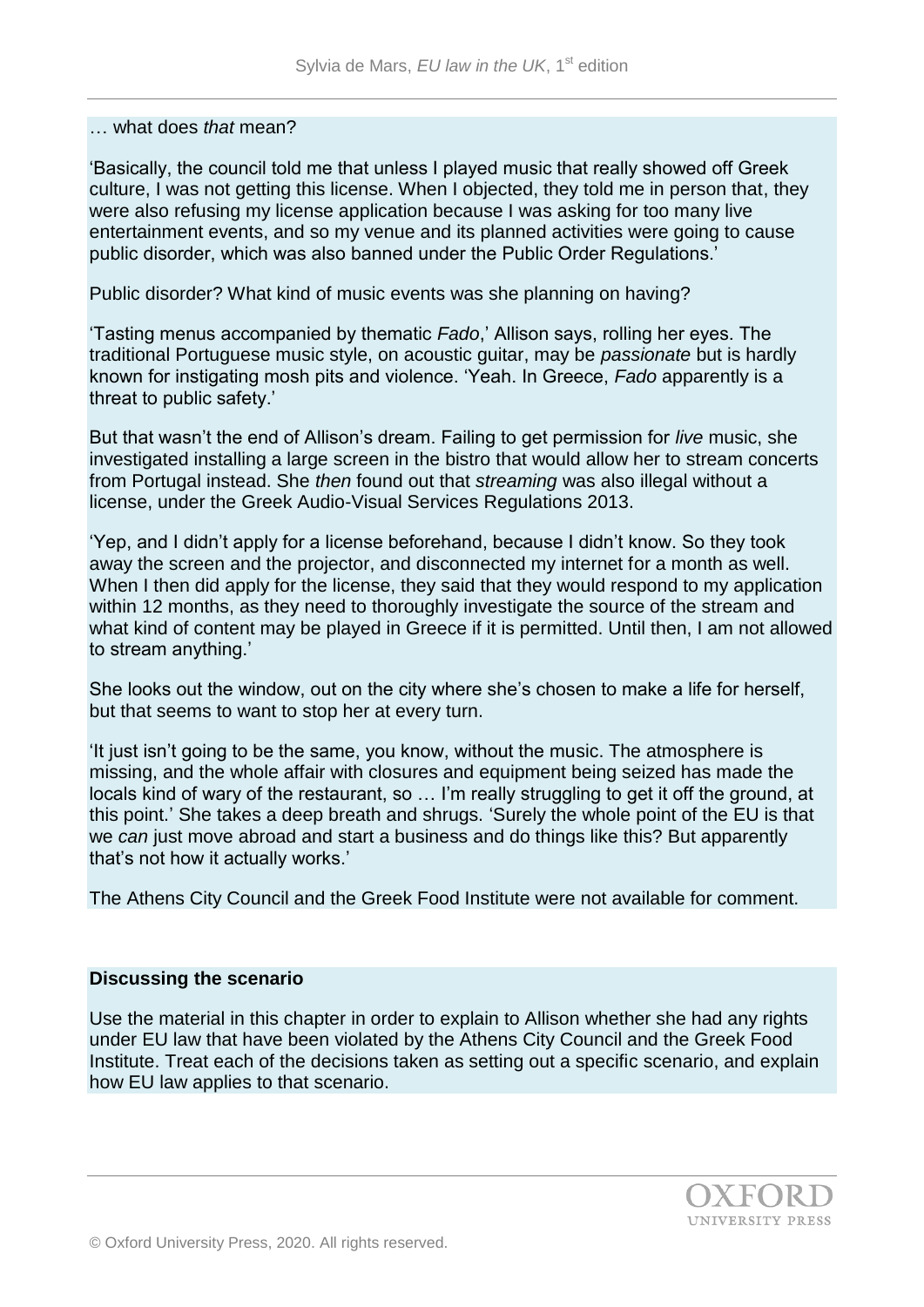## **Approaching the scenario**

This scenario takes the form of a fairly standard law exam question at university: it describes a factual scenario that has legal repercussions, and in your answer, you are expected to explain to Allison whether the legal decisions taken by the two Greek bodies are permissible under EU law.

What the scenario requires you to do is go through, paragraph by paragraph, and see what *facts* occur there and what *law* applies to those facts. Assessing that combination of *law* and *facts* will enable you to demonstrate that you not only understand how the law works in the abstract, from having read Chapter 14 in the book, but you are able to apply it to a particular situation that you have not seen before.

The majority of the work you need to do in order to accurately comment on the actions taken by the Athens City Council and the Greek Food Institute will have been done as you worked through the '**Discussing the scenario**' boxes throughout Chapter 14. They are addressed here in turn—with a small conclusion at the end on how to summarize the justifiability of the Greek authorities' actions.

**Note**: one aspect of free movement of services and freedom of establishment that the chapter does not address in detail is that only EU nationals are direct beneficiaries of these 'freedoms'. This is not because knowing who the relevant EU citizens are in the scenario is unimportant, but because Chapter 12 already had you investigating how to distinguish between beneficiaries of free movement rights and their third-country national family members. In the current scenario, Allison is implied to be a UK national (in 2018, prior to Brexit), and her partner Mina is Portuguese, so they are both EU nationals.

## **Discussing the scenario**

## Is Allison wanting to set up a bistro a form of 'establishment'? Why or why not?

Determining if the facts describe *establishment* or *service provision/reception* is where students tend to go off-piste in problem questions on freedom of establishment and free movement of services. This question therefore has you dwell on the meaning of 'establishment' as set out in the CJEU's case law.

The opening section of Chapter 14 discusses the relevant criteria, including defining key terms that will be helpful to understand before working through this scenario. *Jany* thus established that 'establishment' requires there to be 'no relationship of subordination', meaning that work is carried out under the person's own responsibility, and that there needs to be remuneration. These conditions appear to be met easily: Allison is setting up her *own* bistro, and will be charging for food there.

The other key aspect of 'establishment' is temporality. Here, *Gebhard* is again key: it makes clear that to qualify as 'establishment' in another Member State, the presence in that Member State's economic life has to be on a 'stable and continuous basis'. Again, in the case of opening a bistro, this is not controversial: the bistro is going to be in the same location over time. (Contrast it with, for example, Allison having a food truck that moves to different Member States—this is more likely to be 'service provision'.)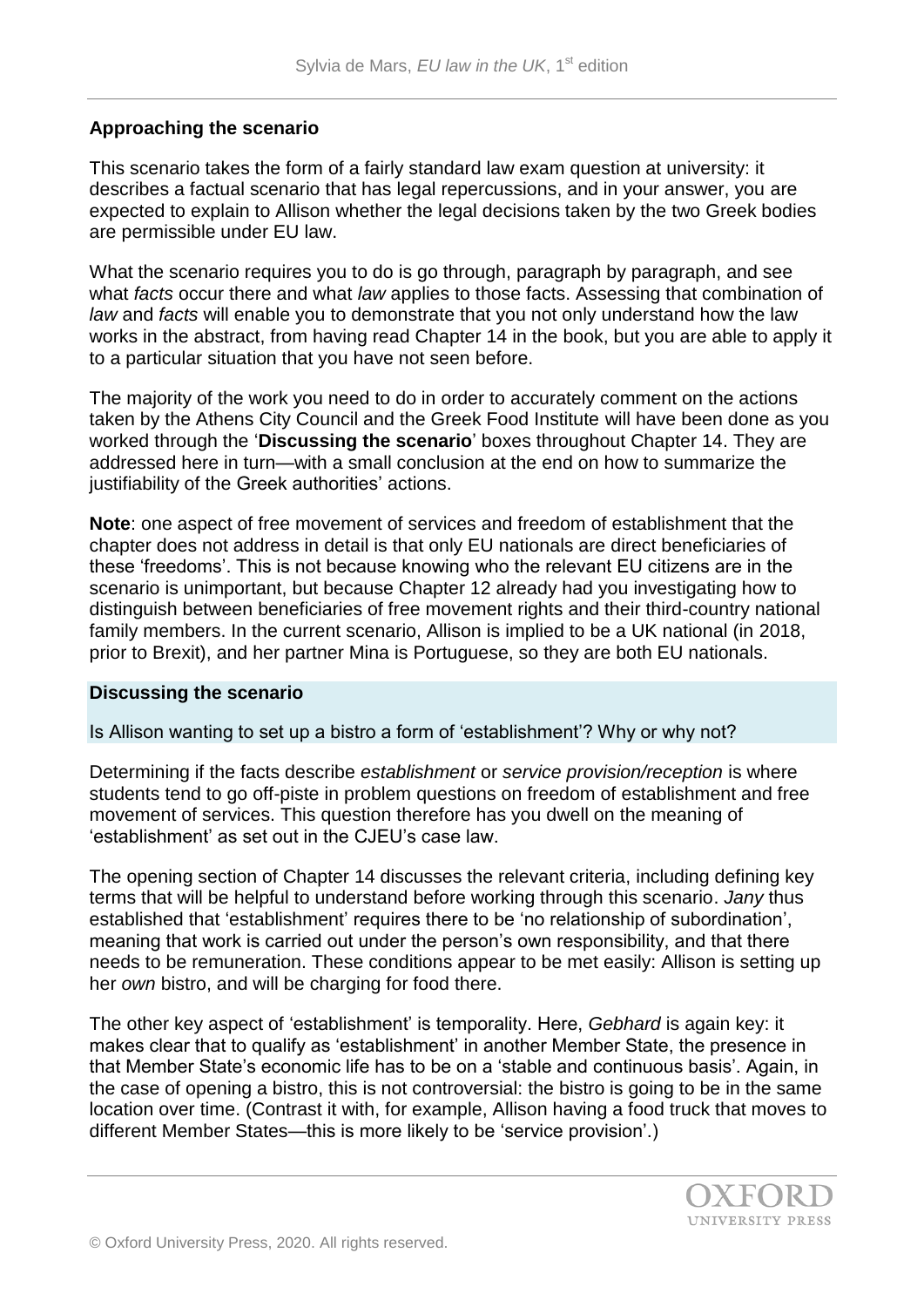## **Discussing the scenario**

Consider the CJEU's case law on mutual recognition of qualifications. Can you think of some reasons why it might have been possible for the Greek Food Institute to reject the British Culinary Institute qualification?

A logical starting point here is *Thieffry*, which specifically addressed the issue of mutual recognition of qualifications. Key to the requirement of mutual recognition is that foreign qualifications have to be accepted when they are *equivalent* to domestic ones. As such, Greece needs to have set up systems by which to check if the British Culinary Institute's 'Professional Chef' qualification (achieved through 'several diplomas', per the facts) is *equivalent* to the Greek Food Institute's 'Professional Chef' qualification.

*Vlassopoulou* sets out what 'equivalent' means in more detail: Greece needs to be able to objectively confirm that the knowledge and qualifications certified by the UK diplomas fulfil the same requirements as those existing in Greece for the title of 'Professional Chef'. Where they only partially overlap, there has to be a way for Allison to demonstrate that she either *does* hold the relevant knowledge and qualifications—or she might be required to 'top up' her knowledge in order to be granted the full Greek qualification.

Reasons why the Greek Food Institute rejected the UK qualifications are, of course, entirely speculative, and we do not expect you to have a thorough understanding of what makes someone a 'qualified chef'. Nevertheless, you are invited here to speculate that perhaps the UK qualifications require fewer training hours as a chef than the Greek ones do, or that to use the title in Greece, a certain proficiency in cooking Greek food had to be certified by a diploma. Key is that the reasons for refusal have to be **objective** (and that, in any event, Allison should have been instructed on what was missing in her UK qualifications so she could 'top up' and use the 'Professional Chef' title).

## **Discussing the scenario**

For each of the following aspects of the scenario at the start of the chapter, decide if they are: a) directly discriminatory; b) indirectly discriminatory; or c) non-discriminatory.

- Rejecting Allison's qualification from the BCI.
- Refusing her the licence for live music on the 'culture' ground.
- Refusing her the licence for live music on the public disorder ground.

Rejection of Allison's qualification should not be confused with direct discrimination. The qualification was not rejected because it was from the UK, but because the Greek Food Institute did not deem it to be equivalent to the relevant Greek qualification. This is **indirect discrimination**, because it is much easier for Greek nationals to obtain the Greek qualification, and more likely that Greek nationals hold that qualification, than it is for UK nationals.

You might think that refusal of the licence for live music on the 'culture' ground is a form of **direct discrimination**, in line with *FDC.* Here, Allison has been informed that the license is going to be granted only on the condition that she 'promote Greek culture'. The

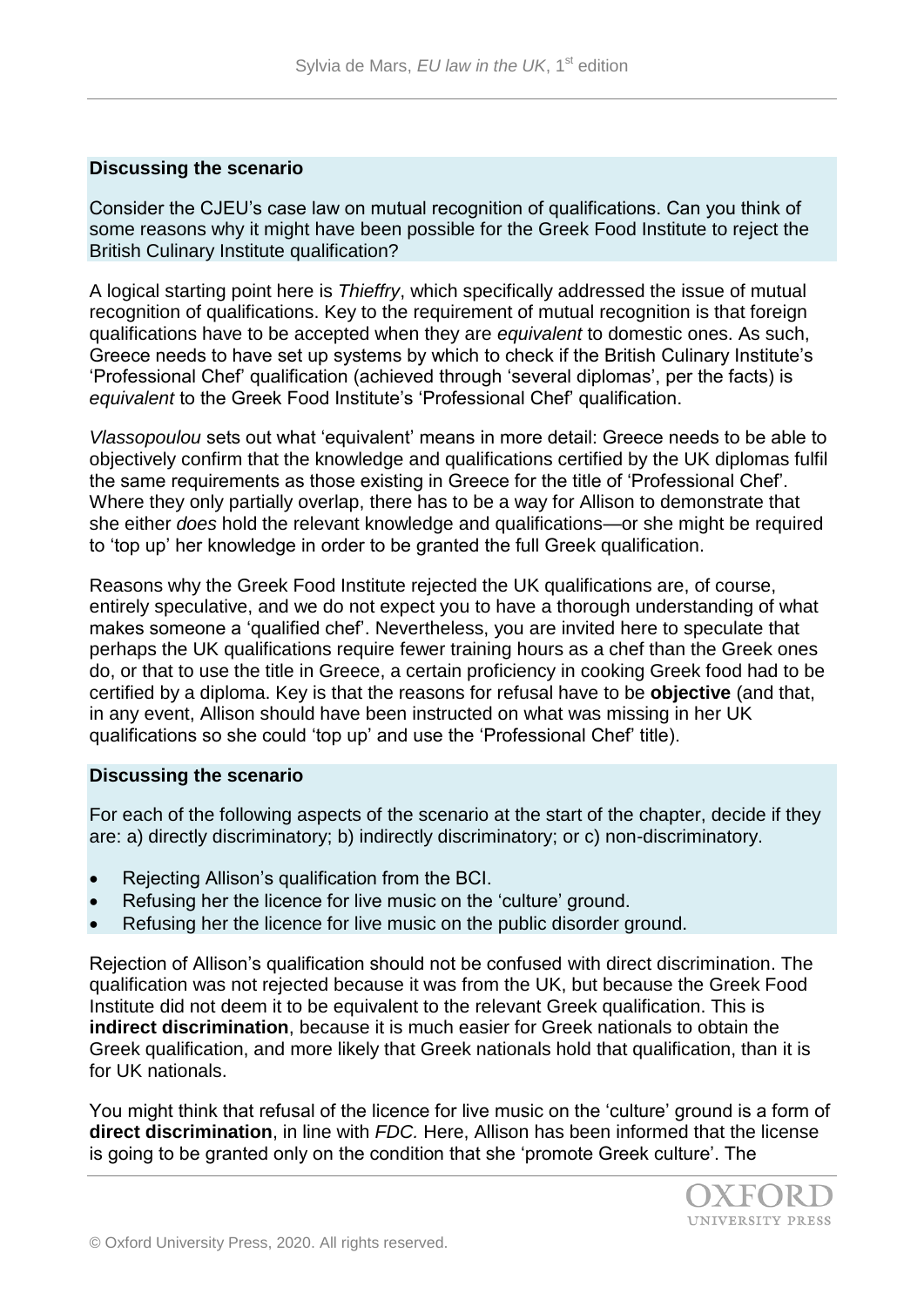difference with *FDC*, however, is that in *FDC* the condition for the distribution license was expressly distributing *Spanish* films. That is a nationality condition. In theory, Allison could 'promote Greek culture' exactly as much as Greek nationals do—she is not being denied the licence because she is not having *Greek live bands*, but because wherever her live bands are from, they are not 'promoting Greek culture'.

It is therefore much more likely that the CJEU would also think *this* is **indirect discrimination**—because, *in practice*, it affects non-Greek nationals more: the Portuguese artists that Allison wants to use are much less likely to be able to 'promote Greek culture' even if they could *in theory*.

The 'public disorder' license refusal, on the other hand, is **non-discriminatory**: the prohibition on *any activity* that may cause public disorder is not targeted specifically at foreign nationals or Greek nationals and applies across the board with equivalent impact on anyone wanting to open a restaurant. (Remember, whether it is justifiable is a separate matter!)

## **Discussing the scenario**

Can Directive 2005/36/EC help Allison? If so, how?

Having read Chapter 14, you will see that Directive 2005/36/EC codified the CJEU's case law on mutual recognition, and so makes it clear that, rather than issue an outright rejection of Allison's qualification, the Greek Food Institute should have made it possible for her to 'transition' to the Greek title of 'Professional Chef' through an 'adaptation period' of a maximum of three years, or an aptitude test that would certify her knowledge and practical experience. Having this codified will arguably make Allison's appeal to this decision easier. Be careful, however, to not imply that her qualifications will now be automatically recognized—automatic recognition is a very limited benefit and mostly applies to medical practice!

## **Discussing the scenario**

Which, if any, of the activities Allison discusses in the interview fall under the free movement of services? What makes you think so?

Here, again, we are focusing on the difference between service provision/reception and 'establishment', as this is the primary point on which student exam answers tend to go wrong. We discussed what 'establishment' is already. Here, we are looking for the opposite: presence in another Member State for economic purposes that is *not* stable and continuous.

The Portuguese musicians that Allison was planning to use for live music are likely to have been service providers *if* they were travelling from Portugal to play music in Allison's Greek bistro, and were not formally 'employed' by Allison (which they are unlikely to be you also do not 'employ' a plumber when they come to fix your clogged drain). They would have been present in Greece on a temporary basis (e.g. when the 'tasting menu' ended, they would have returned to Portugal) and they would not have set up a 'stable and continuous' presence there.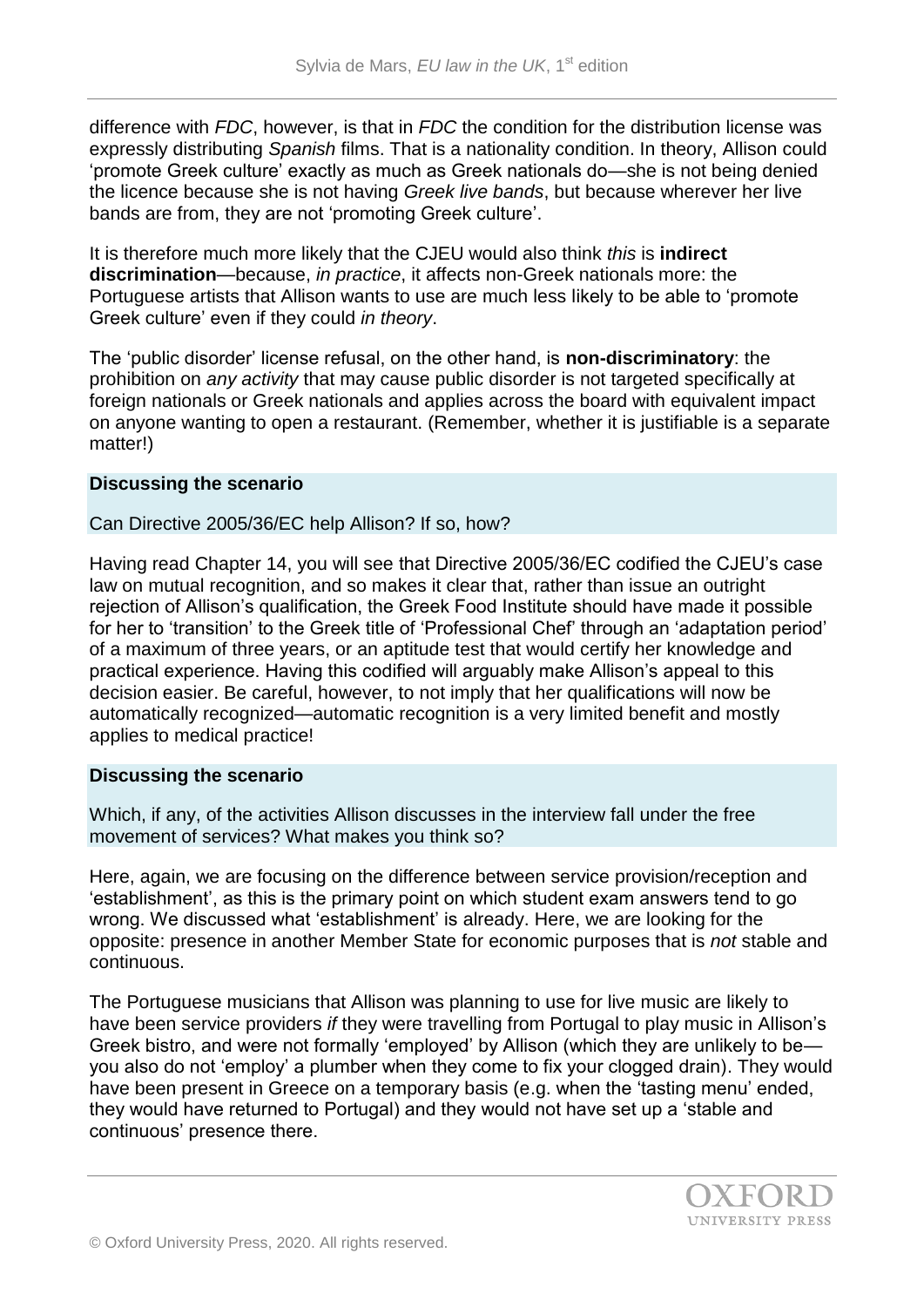The 'live streaming' of music that Allison wishes to use *from Portugal* is likely to be a service that Allison is in receipt of, in light of the CJEU's findings in cases like *Alpine Investment*. The Portuguese music streamers will provide temporary cross-border music for remuneration to Allison's bistro in Greece.

#### **Discussing the scenario**

Is the refusal to let Allison stream live concerts from Portugal a directly discriminatory, indirectly discriminatory, or non-discriminatory measure?

The original refusal related to Allison failing to hold the appropriate license to stream the music is a **non-discriminatory** measure. National authorities are allowed to require licensing for activities, and *needing* the license appears to hold for anyone streaming content in Greece.

If, on the other hand, they refuse to grant the license after investigating 'the source of the stream' and 'what kind of content may be played', this is likely to be an **indirectly discriminatory** measure: the 'source' of the stream is a different Member State, after all. The fact that they are also examining the 'content' of the stream once again suggests that a refusal is likely to be **indirectly discriminatory**. Unless all music streams are refused licenses under the (fictional) Greek Audio-Visual Regulations 2013, they would be specifically rejecting streams of Portuguese music, which are again more likely to be provided by non-Greek nationals. This, however, is speculative—and the facts do not make it clear that this 12-month period of 'investigation' has passed. (And whether that 12 month period is justifiable is, again, a separate matter.)

## **Discussing the scenario**

Do you think any of the measures taken by the Athens City Council can be justified under Article 52 TFEU? On what grounds? And do you think they would be found to be proportionate?

Note that this question is only asking after the measures taken by the Athens City Council. We are therefore interested in:

- The refusal of a licence for 'live music' on 'cultural' grounds;
- The refusal of a licence for 'live music' on 'public order' grounds;
- The requirement of a license to 'stream' any content.

On the 'cultural' grounds, Greece would likely argue that these represent a form of **public policy**. On this front, the case *can* be compared directly to *FDC.* As such, Greece might be arguing that it was acting to preserve or protect the Greek musical heritage. The CJEU, in *FDC*, appears to have suggested that these kinds of 'cultural' actions were not grounds under Article 52 TFEU, but of course, in *FDC*, there was **direct discrimination**. You could thus make a strong case that, here, rather than just trying to protect current Greek artists from competition, there is a genuine public policy interest in ensuring that, in restaurants in Greece, *Greek* culture is celebrated through music. (If you think back to Chapter 12, you could compare this to the reasoning put forward by Ireland in *Groener.*) Is the measure proportionate? You could argue this either way. It might be more proportionate if the Athens City Council set out clearer conditions—e.g. once a month Greek music had to be

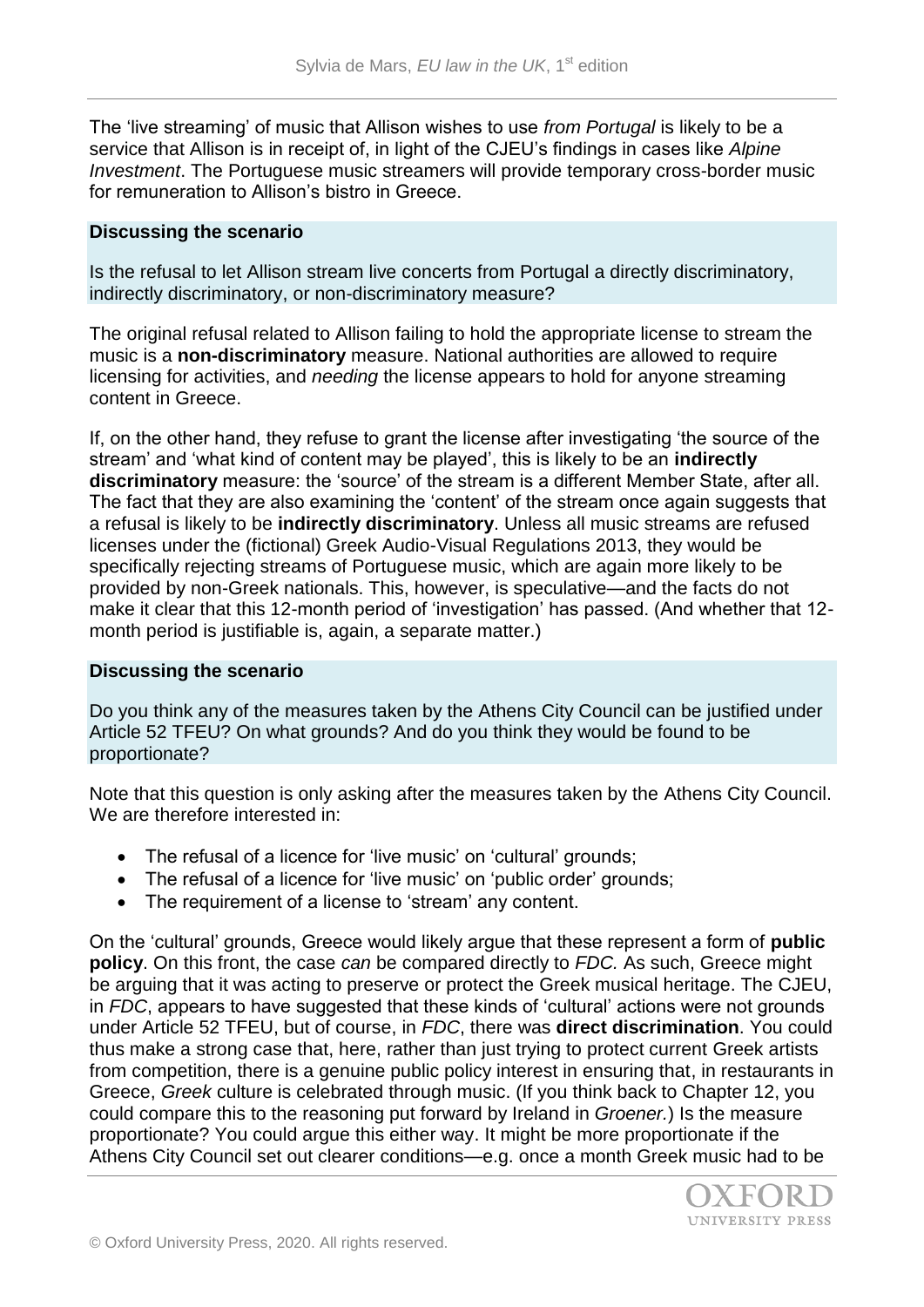performed. Alternatively, because *anyone* could play Greek music, in principle, you might think this measure proportionate. What matters is that you consider proportionality and put forward an assessment—there is no 'correct' answer.

On the 'public order' grounds, Greece would likely argue that these present a form of **public policy** or **public security**. *Omega* established that Member States have a wide margin of discretion in determining what their public policy concerns are—but also established that concerns rooted in fundamental rights were particularly likely to succeed. How do we compare this case law to Allison's situation? Does playing live music threaten any fundamental rights, in your view?

Even if you can come up with a justification for the measure, the facts make clear that the primary reason for rejection was the number of 'live music' events planned—in which case, you should be able to argue that a more **proportionate** measure would grant Allison the license, but with a limit to how many live music events she could hold per week or month. This would be more realistic than arguing that the measure *is* proportionate, but as long as you pause to think about proportionality, markers are likely to reward you.

Finally, requiring a license to 'stream' content would also be captured by **public policy**. The Greeks would likely argue that ensuring that no 'inappropriate' materials are streamed was a matter of public policy. In light of the margin of discretion offered to Member States when determining their public policy concerns, this is likely to be a justifiable restriction on the free movement of services. The license *can* be applied for, but is the process for applying for a license **proportionate**? Be sure to address not only *how* Greece would justify its measures—but also if it would *succeed* in doing so. Your actual findings are less important here than the fact that you are following all relevant steps in considering when restrictions on free movement of services can be justified.

## **Discussing the scenario**

Consider the Athens City Council's decision to not grant the live music license because it may incite public disorder, or the 12-month 'investigation period' for the applications for licenses to stream concerts. Can they be justified using imperative requirements? If so, which ones? And are they proportionate?

One of the earlier '**Discussing the scenario**' boxes already had us consider these two actions by the Athens City Council, and concluded that both were either **indirectly discriminatory** or **non-discriminatory**. They are thus justifiable in principle, using imperative requirements, as we know from cases like *Van Binsbergen*, *Kraus*, and *Carpenter*. (**Note** that the rejection of the live music licence on 'cultural' grounds could also be justified under imperative requirements, though the question is not asking after that.)

What kinds of imperative requirements might be persuasive in these two cases? The 'public order' measure can fall into **public policy**, as noted, but might more specifically be used to justify measures that ensure appropriate residential living conditions—e.g. ensuring that people living in the neighbourhood the bistro is in are not constantly hearing loud music at all hours of the day. Is the measure taken appropriate for that? While precluding 'live music' is not discriminatory, measures taken to ensure that residents have appropriate amounts of silence in their neighbourhood could also include time limits on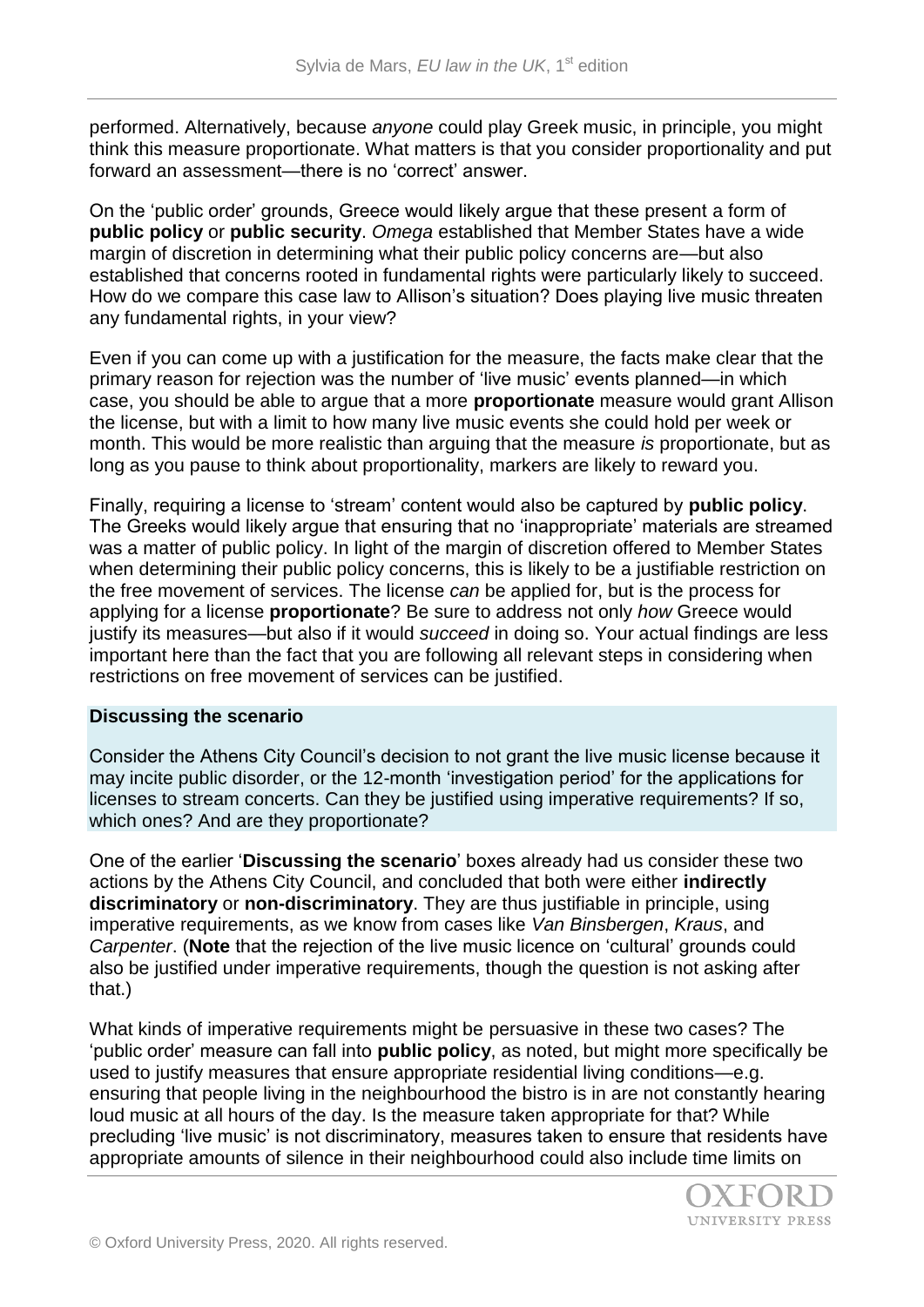licenses (preventing late-night or early-morning music), or limiting the number of live music events that could take place on given days, or in given weeks. Many more **proportionate** measures could achieve such a goal, and as mentioned, while you could argue this was a proportionate measure and not lose *all* possible marks on this question, it would be less persuasive, as other measures here are easy to identify without being an expert on live music or public order.

In terms of investigating what material will be 'streamed' in public spaces, again, Greece can make a **public policy** argument, but more specifically could argue that this is for the sake of consumer protection, or the protection of children, or the adherence to moral decency standards—all of which would be **imperative requirements**. An investigation into the content of streams would be an appropriate means of ensuring that children are protected from inappropriate streaming content in a bistro, or that national moral decency standards are being upheld, so it appears an **appropriate** measure to investigate the streams before licensing them. That said, it seems unlikely that the 12-month investigative period would be seen as **proportionate**. You can therefore argue that perhaps a temporary license could be granted, or a faster investigation would need to be conducted, and only then would this streaming license be a justifiable violation of Article 56 TFEU. (If, on the other hand, you think 12 months is a suitable amount of investigative time, you would argue that this measure is proportionate—but, again, the more persuasive analysis here would probably conclude that 12 months is an excessively long period!)

# **Summary**

Explaining to Allison whether she had any rights that were violated by the Athens City Council and the Greek Food Institute:

- Regarding the Greek Food Institute: The CJEU established, in cases like *Thieffry*  and *Vlassopoulou*, that EU law requires that equivalent qualifications in the Member States benefit from mutual recognition. Rejecting 'equivalent' qualifications is directly discriminatory and a restriction on the freedom of establishment in Article 49 TFEU. Mutual recognition has now been codified in Directive 2005/36/EC, and so Allison should have had her UK qualifications examined, and should have been informed in what ways she was lacking knowledge or experience—and be given an opportunity to either 'top up' that knowledge through training, or to sit an aptitude test, in order to use the Greek 'Professional Chef' title.
- Regarding the Athens City Council's rejection of the 'live music' license on 'cultural' grounds: under the free movement of services in Article 56 TFEU, Portuguese musicians should be entitled to come and play music in a bistro in Greece. Requiring a license for this activity is a restriction on the free movement of services, but one that can be justifiable in principle. However, Allison's license application was rejected via an indirectly discriminatory decision-making measure, much more likely to be satisfied by Greek nationals than other EU nationals. The specific justification given—'promoting Greek culture'—is likely to fall within 'public policy' considerations, and may or may not be proportionate. (You decide!)
- Regarding the Athens City Council's rejection of the 'live music' license on 'public order' grounds: again, requiring a license for 'live music' is a restriction on the free movement of services in Article 56 TFEU, but one that can be justified in principle. The rejection of the license application on 'public order' grounds is non-